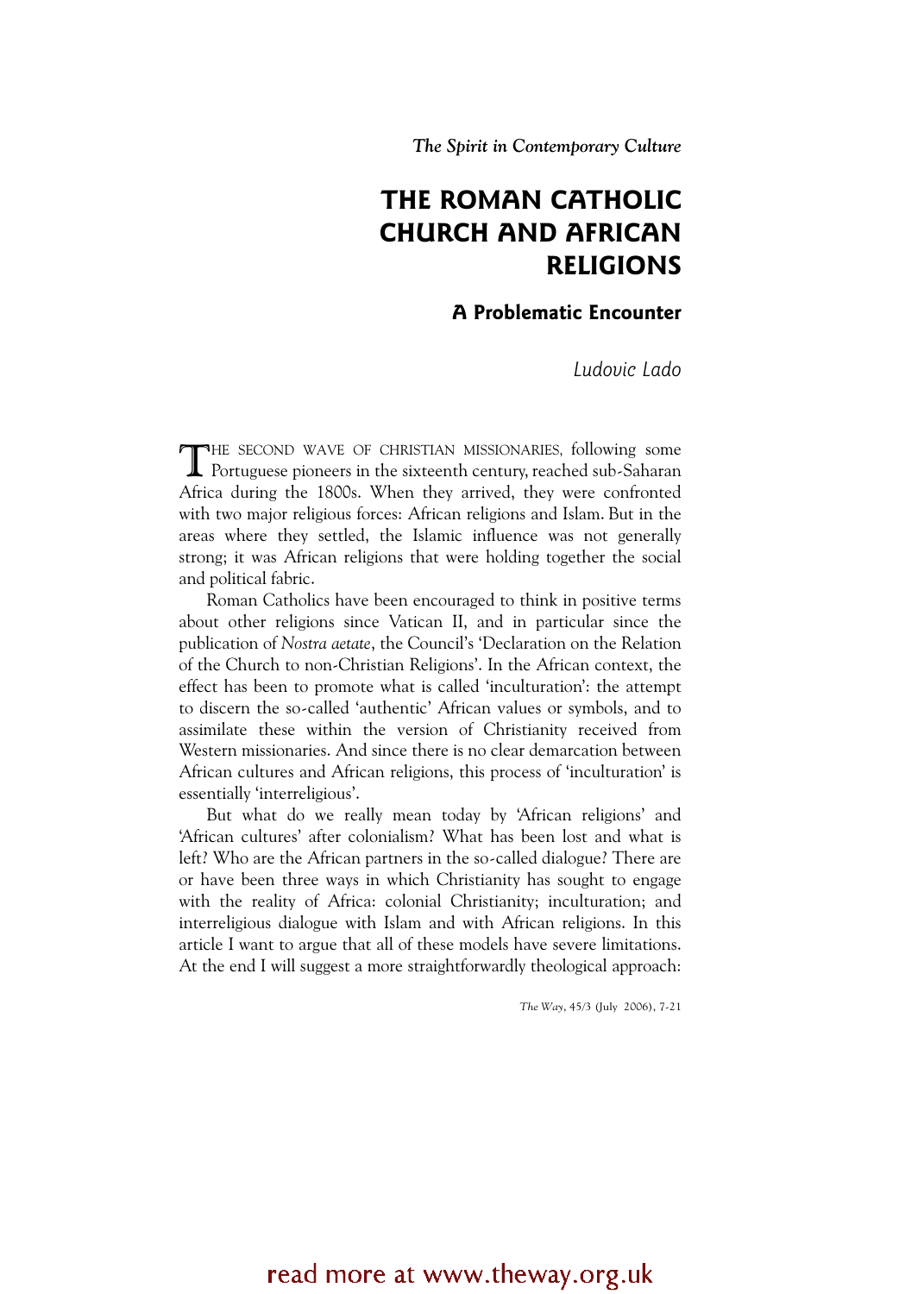the awkwardness connected with Christian witness in Africa today in fact reflects the vulnerability intrinsic to any authentic evangelization, any sustained witness to the crucified Christ.

Before continuing, I draw attention to my choice of the term 'African religions' instead of the usual 'African traditional religion'. The conventional term gives a quite wrong impression that we are dealing with something impervious to the upheavals of history, whereas African religions are in fact as dynamic as any other religion. Moreover, there are many forms of religion in Africa. Though there are some common factors, African religions vary according to whether it is farming, coastal or forest people who are practising them. Though there are similarities between these religions, it is wrong to lump them together disparagingly as 'fetishism' or 'animism'.

### Mission and Violence

Early Christian missionary activity in Africa was both ethnocentric and iconoclastic in its attitudes towards African religions:

> … neither in the nineteenth nor in the early twentieth centuries did missionaries give much thought in advance to what they would find in Africa. What struck them, undoubtedly, was the darkness of the continent; its lack of religion and sound morals, its ignorance, its general pitiful condition made worse by the barbarity of the slave trade. Evangelization was seen as liberation from a state of absolute awfulness, and the picture of unredeemed Africa was often painted in colours as gruesome as possible, the better to encourage missionary zeal at home.<sup>1</sup>

In historical context, such attitudes are all too easily understandable. Firstly, the missionaries were children of an age in which so-called early travellers' accounts, that were 'based on inaccurate information and cultural prejudice … made African religions appear to be a morass of bizarre beliefs and practice'.<sup>2</sup> Evolutionist theories presented African religions as primitive, merely the first stage of the evolution of human religious history; and such ways of thinking remain influential long after they have become discredited among scholars. Secondly, Western

<sup>&</sup>lt;sup>1</sup> Adrian Hastings, The Church and Mission in Modern Africa (London: Burns and Oates, 1967), 60. <sup>2</sup> Benjamin C. Ray, African Religions: Symbol, Ritual and Community (Englewood Cliffs, NJ: Prentice-Hall, 1976), 3.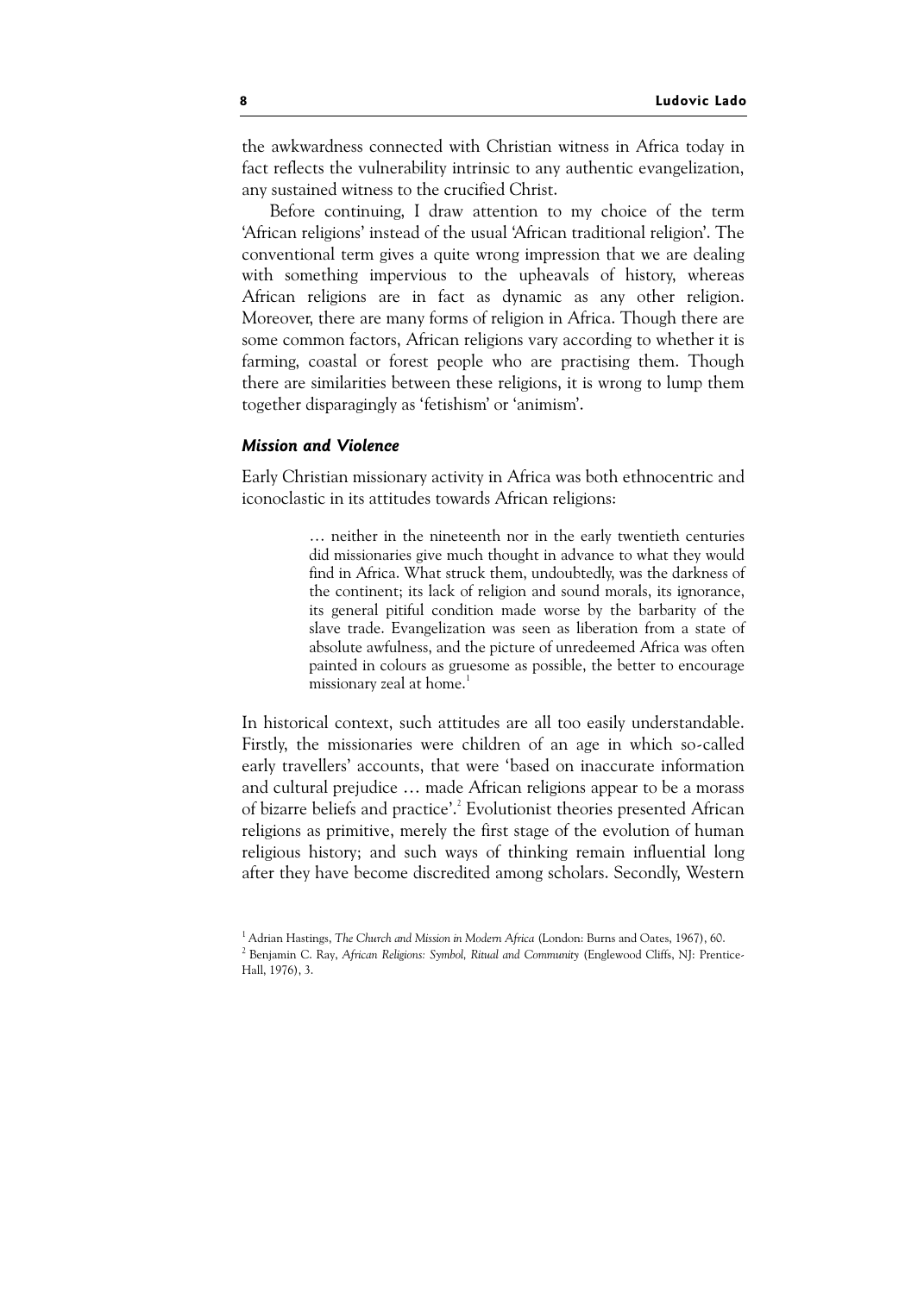Christianity itself was being challenged and disrupted in the nineteenth century by rationalism and secularism. It was therefore rather on the defensive, and not in a position to be open to dialogue with religious 'otherness'. Thirdly, the evangelization of sub-Saharan Africa took place within the context of colonisation. For all the benefits it brought (not only the preaching of the gospel, but also the foundation of schools and hospitals), it was essentially a violent enterprise. 'Missionary societies tended to work in areas where their home governments were directly involved',<sup>3</sup> behaving often as cultural agents of their own nations. Indeed, in the nineteenth century, Christianity reached black Africa as part of the Western campaign of 'civilisation' meant to 'redeem' the 'dark continent' from the claws of ignorance and devilish superstition.<sup>4</sup> The heroic commitment of Christian missionaries, not only to the preaching of the gospel but also to the implantation of schools and hospitals, was part of this general programme of elevating the 'primitive' African to the level of the 'civilised' Westerner.

In such a context of unequal power relationships, a genuine dialogue between Christianity and African religions was simply not possible. The missionary had come to give and not to receive; Africans had nothing to give but everything to receive. Just as civilisation meant substituting Western cultures for African cultures, evangelization came to mean replacing African religions with Christianity. Overzealous missionaries even destroyed traditional ritual places in an attempt to persuade the evangelized that their old ways were worthless. In this early phase of Christian missionary activity, genuine dialogue with African religions was never envisaged, and the more recent movement towards 'inculturation' is in part a guilt reaction against this violent, contemptuous past.

#### Official Roman Documents

Though much contemporary theology has moved beyond these ways of thinking, official Roman Catholic teaching has still arguably failed to

<sup>&</sup>lt;sup>3</sup> Jesse N. K. Mugambi, The African Heritage and Contemporary Christianity (Nairobi: Longman Kenya, 1989), 14.

<sup>&</sup>lt;sup>4</sup> Kwame Bediako, Theology and Identity: The Impact of Culture upon Christian Thought in the Second Century and Modern Africa (Oxford: Regnum Books, 1992), 225.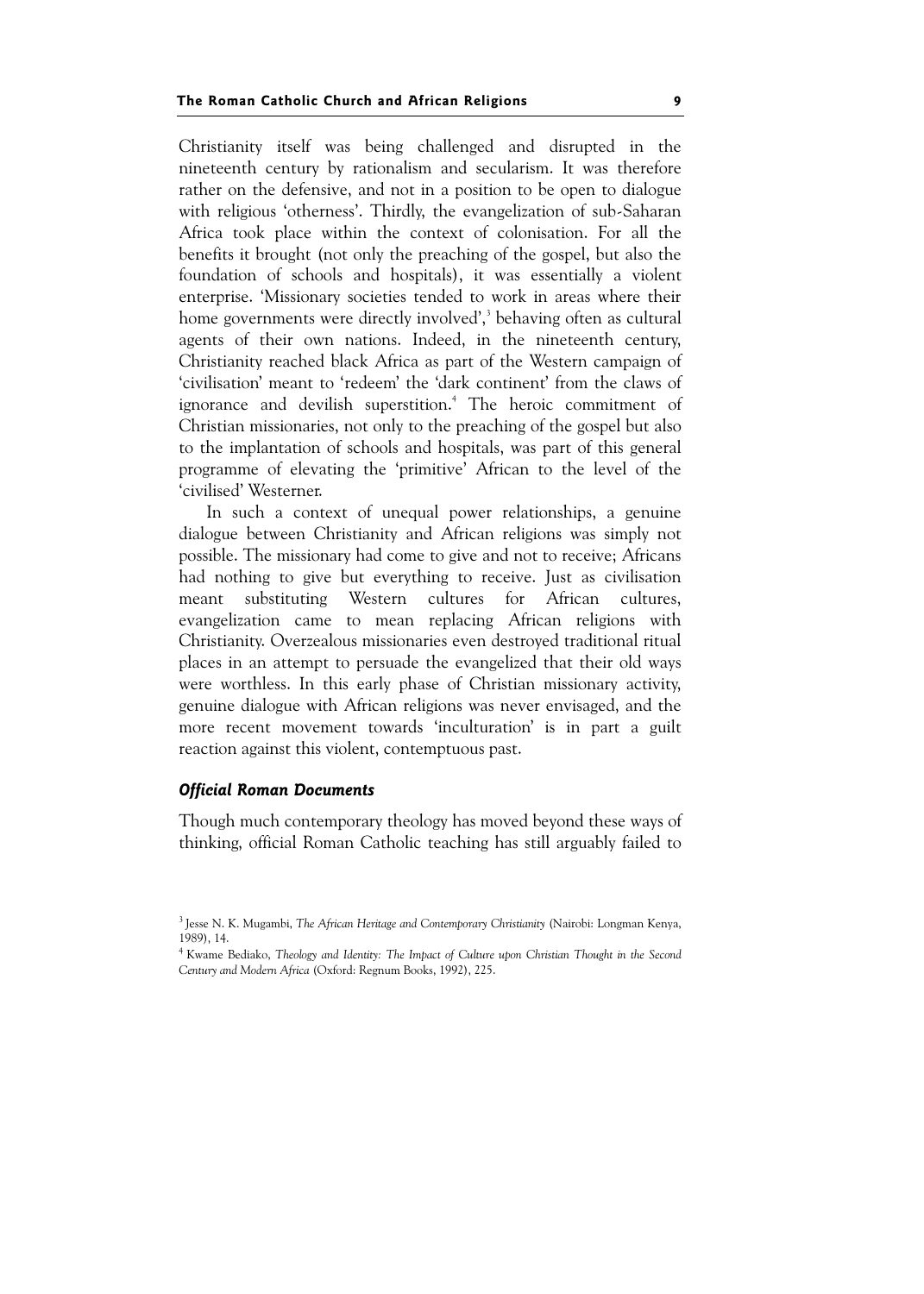

Bishop Franz Xaver Vogt with the first indigenous Cameroonian priests, 1935

find an appropriately respectful language for its encounter with non-Christian religions, one that avoids condescension or arrogance. Its most recent document, Dominus Iesus, published in 2000, evinces an obvious concern at the influence of 'relativistic theories which seek to justify religious pluralism, not only de facto but also de iure (or in principle)' (n.5). It insists on a distinction between full theological faith and mere 'belief in the other religions that constitutes the human treasury of wisdom and religious aspiration' developed and acted upon by humanity in its search for truth (n.7). The document's authors feel a need to specify what they mean by the equality of partners in interreligious dialogue:

> Equality, which is a presupposition of interreligious dialogue, refers to the equal personal dignity of the parties in dialogue, not to doctrinal content, nor even less to the position of Jesus Christ … in relation to the founders of the other religions. (n.29)

The point is clear: dialogue between the Catholic Church and other religions is not a dialogue between equal religions.

To date, the most important document of the magisterium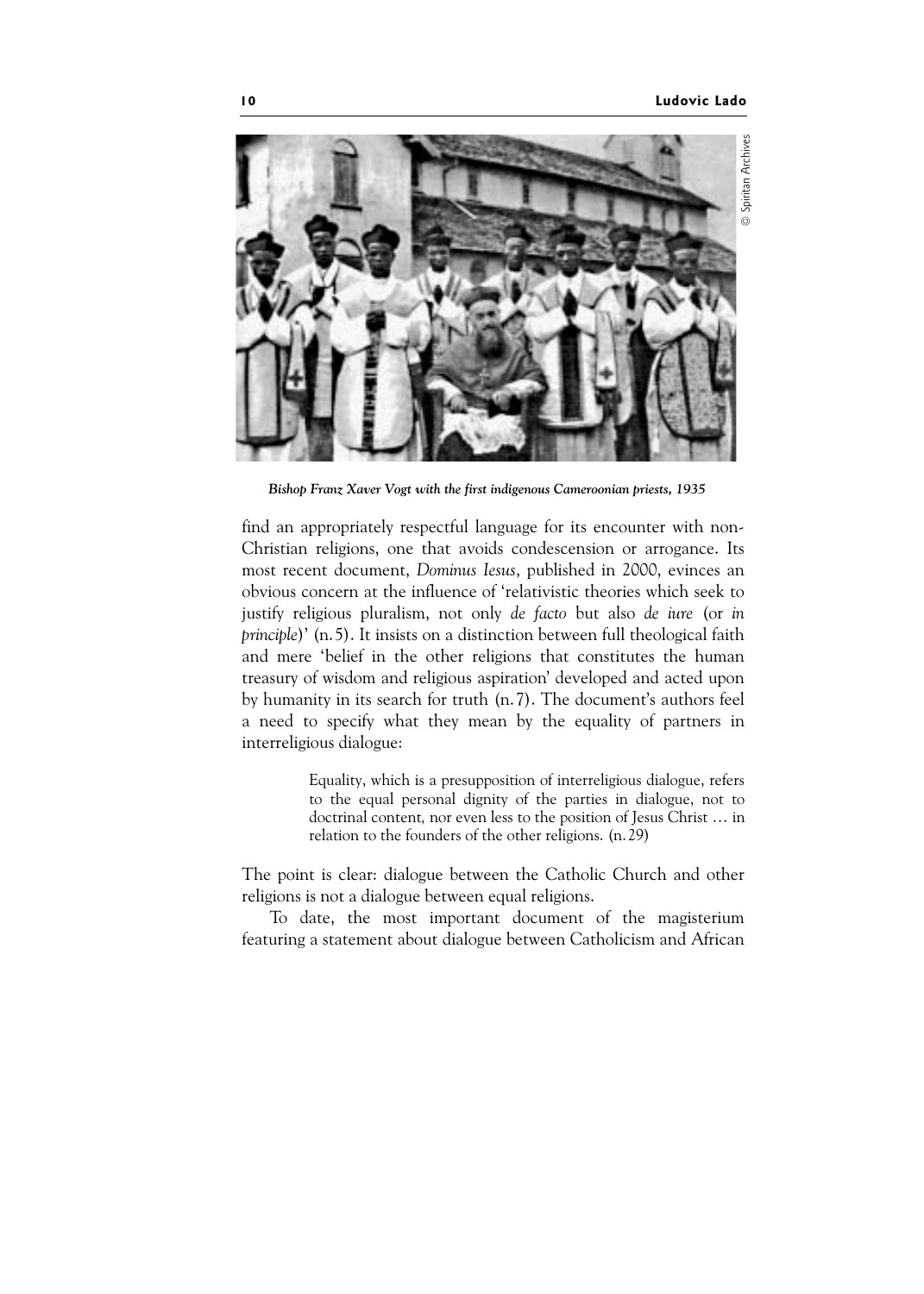religions remains John Paul II's 1995 post-synodal exhortation, Ecclesia in Africa, in which we find the following:

> With regard to African traditional religion, a serene and prudent dialogue will be able, on the one hand, to protect Catholics from negative influences which condition the way of life of many of them and, on the other hand, to foster the assimilation of positive values such as belief in a Supreme Being who is Eternal, Creator, Provident and Just Judge, values which are readily harmonized with the content of the faith. They can even be seen as a preparation for the Gospel, because they contain precious semina Verbi [seeds of the Word] which can lead, as already happened in the past, a great number of people 'to be open to the fullness of Revelation in Jesus Christ through the proclamation of the Gospel'.

> The adherents of African traditional religion should therefore be treated with great respect and esteem, and all inaccurate and disrespectful language should be avoided. For this purpose, suitable courses in African traditional religion should be given in houses of formation for priests and religious. (n.67)

Here there is at least talk of respect, but it is still Christianity which is determining the conversation. The dialogue envisaged here has to be 'serene' and 'prudent' in order that Catholics be protected against 'negative influences' associated with African religions. The dialogue's aim is not so much to foster mutual understanding and mutual enrichment as to discern and assimilate the positive values of African religions; and 'positive' here means 'in harmony with Christianity'. The 'positive values' of African religions are portrayed as 'semina Verbi', as 'preparation for the gospel'. And it is in this context that Ecclesia in Africa speaks of a version of inculturation:

> It is by looking at the mystery of the incarnation and of the redemption that the values and countervalues of cultures are to be discerned. Just as the Word of God became like us in everything but sin, so too the inculturation of the good news takes on all authentic human values, purifying them from sin and restoring to them their full meaning. (n.61)

Whether, however, this kind of writing avoids 'all inaccurate and disrespectful language' seems doubtful. For example, it is not obvious, at least from the anthropological point of view, that the distinction in Dominus Iesus between 'faith' and 'belief' in terms of two different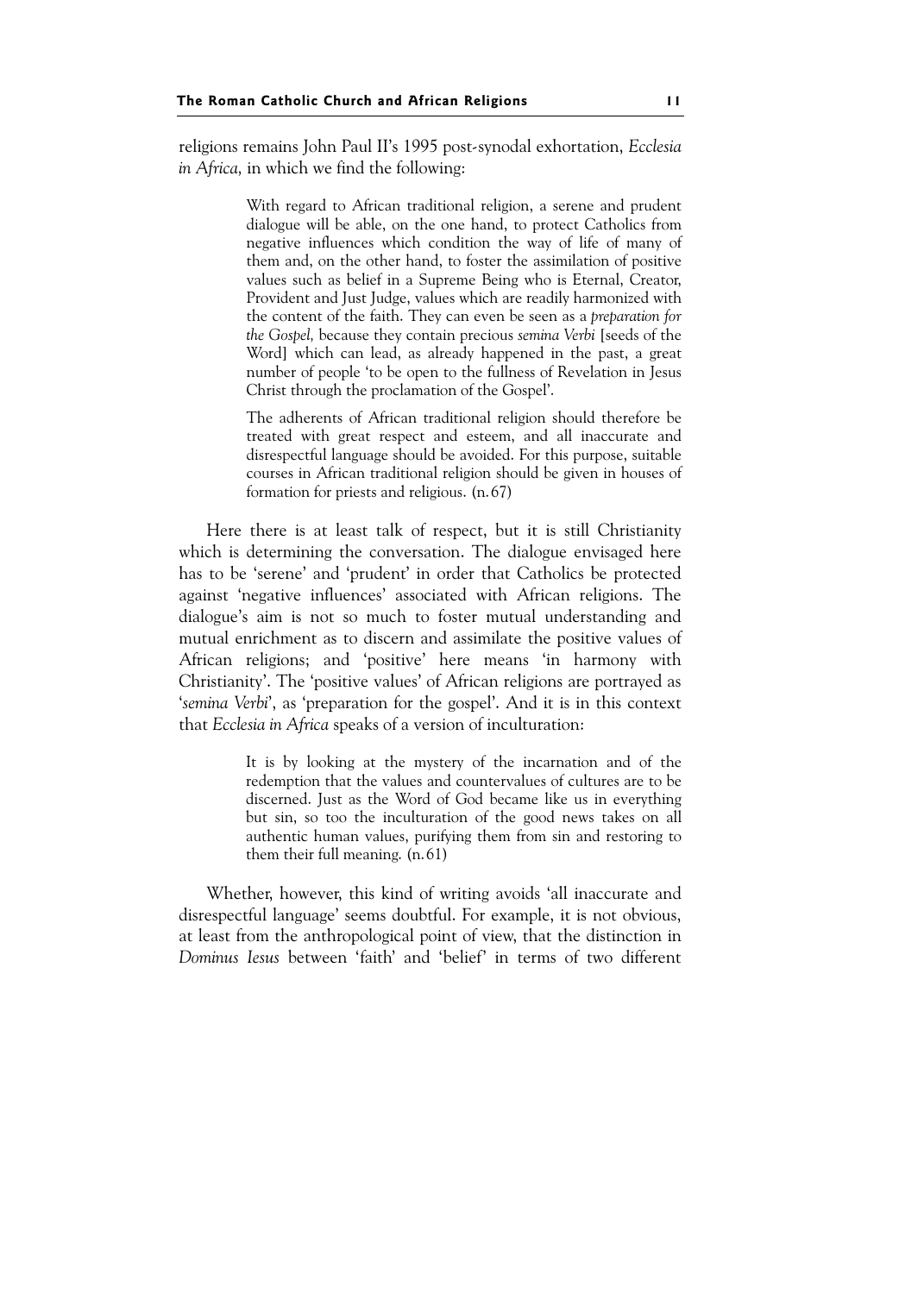kinds of proposition does justice to religions other than Christianity. According to the anthropologist Malcom Ruel, it is an error to presume that 'belief is central to all religions in the same way as it is to Christianity'.<sup>5</sup> More obviously, it hardly fosters dialogue if we begin by telling adherents of other religions that that what they have (beliefs) is of less value than what Christians have (theological faith).

### Experiments and Challenges

Nevertheless, despite all the ambiguities in the idea of inculturation, and despite the ambivalence which the Church's teaching authority seems to show, some African theologians are making creative attempts to build bridges between African religions and Christianity. But their task is not an easy one, since they are confronted with the challenges arising from the present post-colonial context.

#### Translating God

One of the main challenges facing every missionary is communication. How can one get the gospel message across to people? Early Western missionaries in Africa struggled to learn local languages that were without alphabets. Some developed an alphabet, and then the very first dictionaries of African languages appeared, all of which led to translations of the Bible (mainly by Protestants), of catechisms and of hymnals. Because language is the home of culture, these translations blended not only different languages but also different cultures or cosmologies. Missionaries had to find (or simply invent) African words suitable for the translation of Christian concepts such as God, Holy Spirit, Jesus Christ, angels and saints. And thus, for all that these early missionaries regarded African religions as worthless, they nevertheless retained concepts from these religions for the supreme deity (Loba, Sse, Kwoth, Nyame, Mwari, Katonda, Mulungu, Leza and so on) to translate the Christian concept of God.

This choice had a huge implication: it suggested that African religions were monotheistic, whereas in fact this point is very much debated among historians of religions:

<sup>5</sup> Malcolm Ruel, Ritual and the Securing of Life: Reflexive Essays on a Bantu Religion (Leiden: Brill, 1997), 57.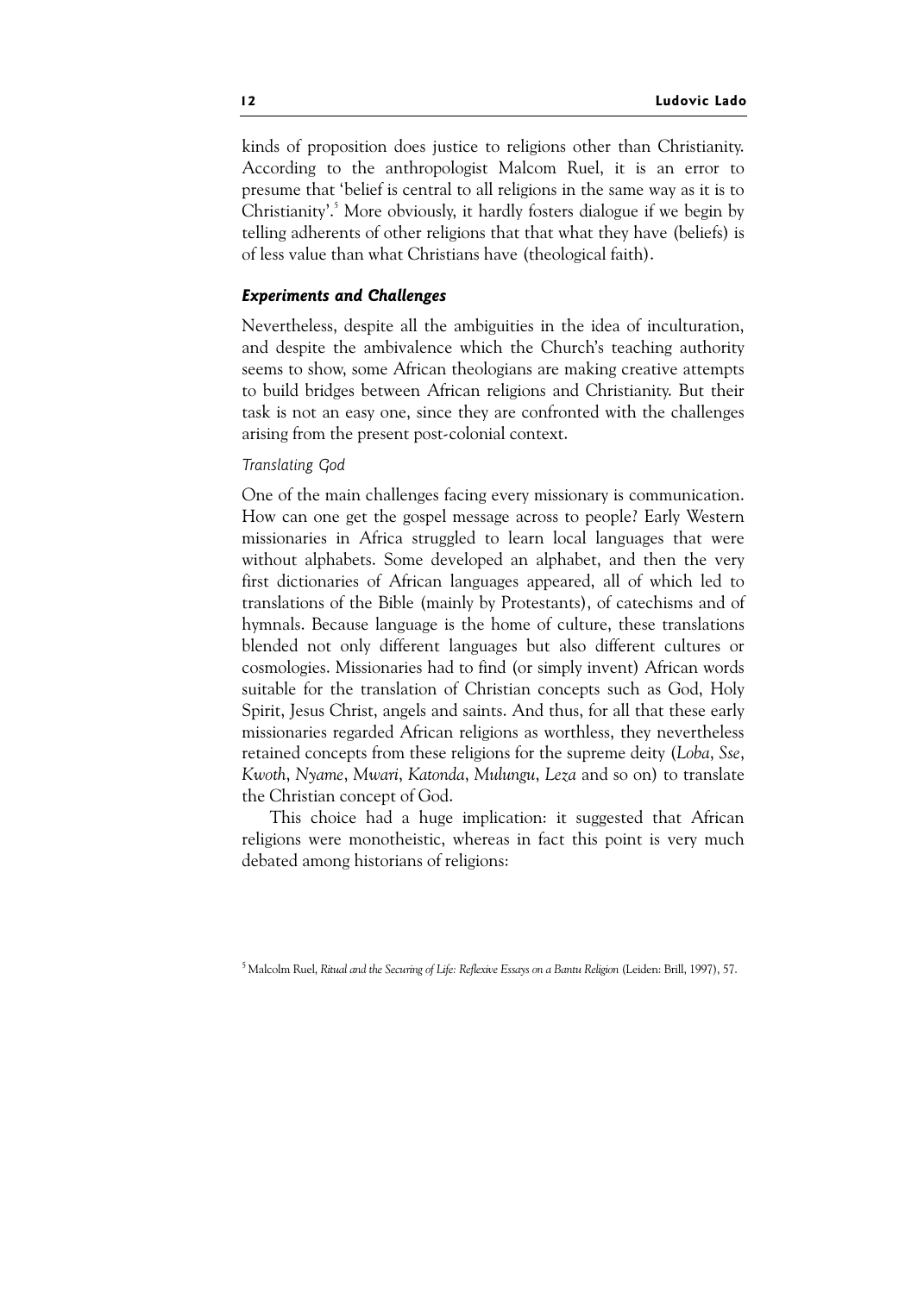When the so-called 'high God'—Mulungu, Mwari, Leza, Katonda, Kwoth or Nyame—was worshipped, was Yahweh in truth being worshipped and was such worship truly salvific? How far could the whole wider complex of pre-Christian religious ritual and belief focused so often upon ancestors or hero-divinities—form part of the salvific relationship between God and human beings? Possessed of his or her own religion, a world of spirits leading up to 'Spirit', did the African need Christ at all?<sup>6</sup>

Through these kinds of translation, missionaries were already (often unconsciously) initiating a profound but ambiguous interaction between African religions and Christianity.

#### Catholic Saints and African Ancestors

Recently, in the name of inculturation, some African theologians have attempted to move this dialogue to a different level by comparing African ancestors with Catholic saints (even with Jesus Christ), and suggesting that both ancestors and saints can serve as mediators. For example, in 1986 Dieudonné Watio (now a Catholic bishop in Cameroon) presented to the Department of Religious Studies (Sciences des Religions) of the University of Paris-Sorbonne a doctoral thesis on the cult of ancestors among the Ngyemba.

The Ngyemba are a sub-group of the Bamileke ethnic group, and they live in the Western part of Cameroon. Their local religion is centred on the veneration of ancestors. When French missionaries arrived among the Ngyemba in the early years of the twentieth century, they chose the Ngyemba term for supreme being (Sse) to translate the French term Dieu. But at the same time they rejected the practice of the veneration of ancestors as idolatrous. This eclectic, selective and, in certain aspects, arbitrary approach did not prove to be an effective way of engaging an African religion. In fact they were unconsciously tearing apart the religious system of the Ngyemba by attempting to dissociate in people's minds and lives their supreme being (Sse) from the veneration of ancestors. Such a dissociation could not but be artificial.

Bishop Watio draws an analogy between Catholic saints and the role of ancestors in Ngyemba spirituality, and makes all due

<sup>6</sup> Adrian Hastings, African Catholicism (London: SCM Press, 1989), 90.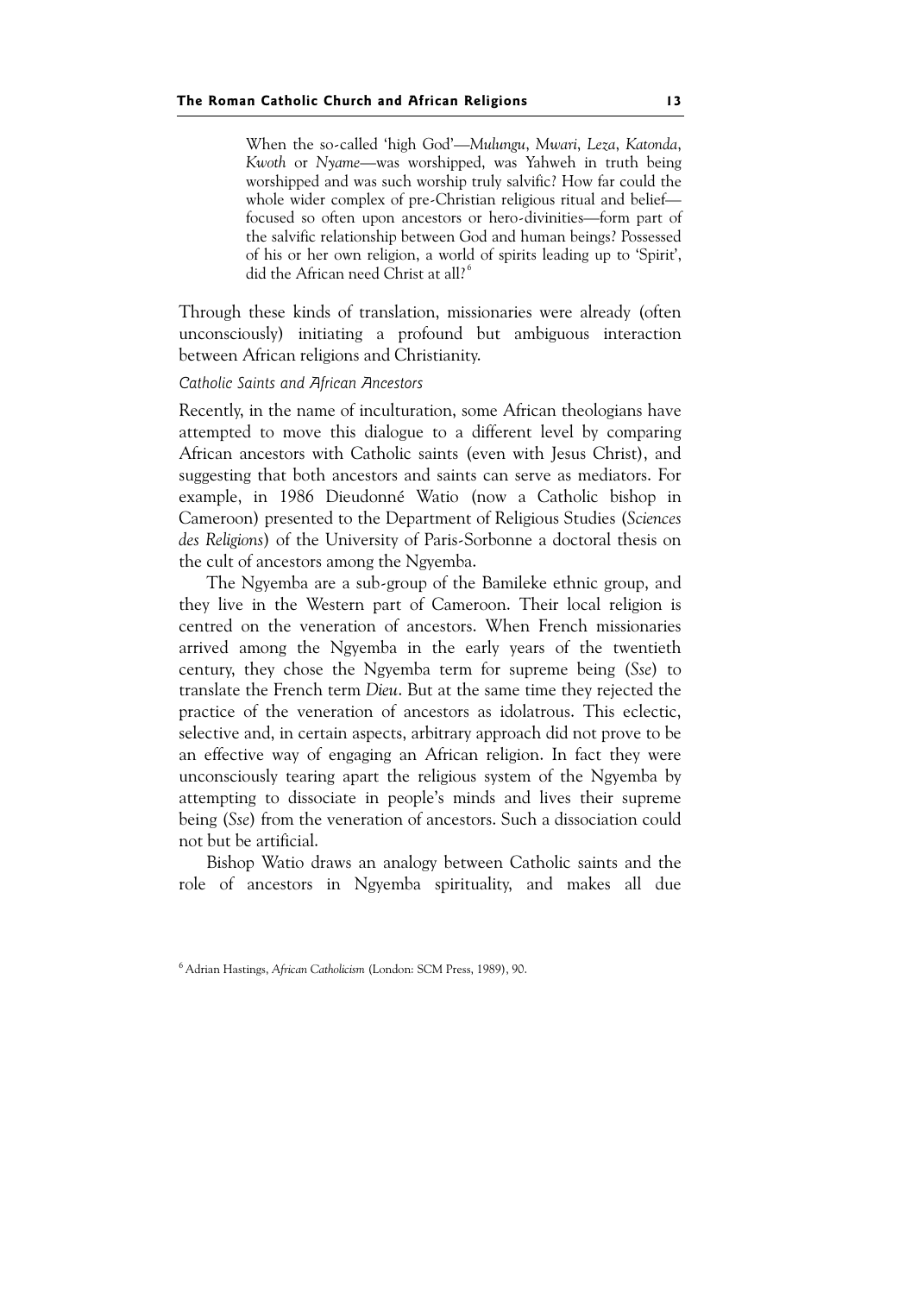qualifications. But at the end of his comparison, he makes the following suggestion:

> I hope, then, that the Church can gradually accept the possibility of acknowledging that Christians can invoke their ancestors too, just as they invoke the Christian saints: having recourse to them as mediators and intercessors with God at difficult moments, and this without fear of possible excommunication on the Church's part. I have already stressed that the cult of ancestors is not idolatry, but rather an expression of filial piety. It seems to me that if a good catechesis about the mediation of saints and ancestors were to be given to our Christians, and if for its part the Church could accept the need to look more seriously into the cult of the ancestors in order to capture better its spirit and actual function, then Christian recourse to and invocation of the ancestors would be possible, just as it is now for the Christian saints.<sup>7</sup>

Other African theologians, such as Charles Nyamiti and Bénézet Bujo, have rather chosen to explore the analogy between Jesus Christ and African ancestors, but on the condition that the African concept of ancestor be 'purified' of its 'negative' connotations. In their attempts to fashion Christological titles consonant with African religions and cultures, Nyamiti speaks of 'Christ as our Ancestor' and Bujo of Jesus as 'Proto-ancestor'.<sup>8</sup> At the beginning of the Congolese rite for the Mass, approved by John Paul II in 1988 after more than a decade of experimentation, both the saints and the local ancestors 'who searched for and served God with an upright heart', are called upon to join the congregation for the sacrifice about to take place.

Such rapprochements, unthinkable in the early decades of African Christianity, are now common in African theology and pastoral practice. Scores of doctoral and masters theses have been written on similar analogies between African rites of passage and Christian sacraments, or between African religious symbols and Christian symbols. The African bishops monitor such work closely, and occasionally clash with theologians on some of these issues.

<sup>7</sup> Dieudonné Watio, 'Le culte des ancêtres chez les Ngyemba (Ouest-Cameroun) et ses incidences' pastorales (dissertation: University of Paris-Sorbonne, 1986), 361-362.

<sup>8</sup> See Charles Nyamiti, Christ as our Ancestor (Gweru: Mambo, 1984); Bénézet Bujo, The Ethical Dimension of Community: The African Model and the Dialogue between North and South (Nairobi: Pauline Publications Africa, 1998).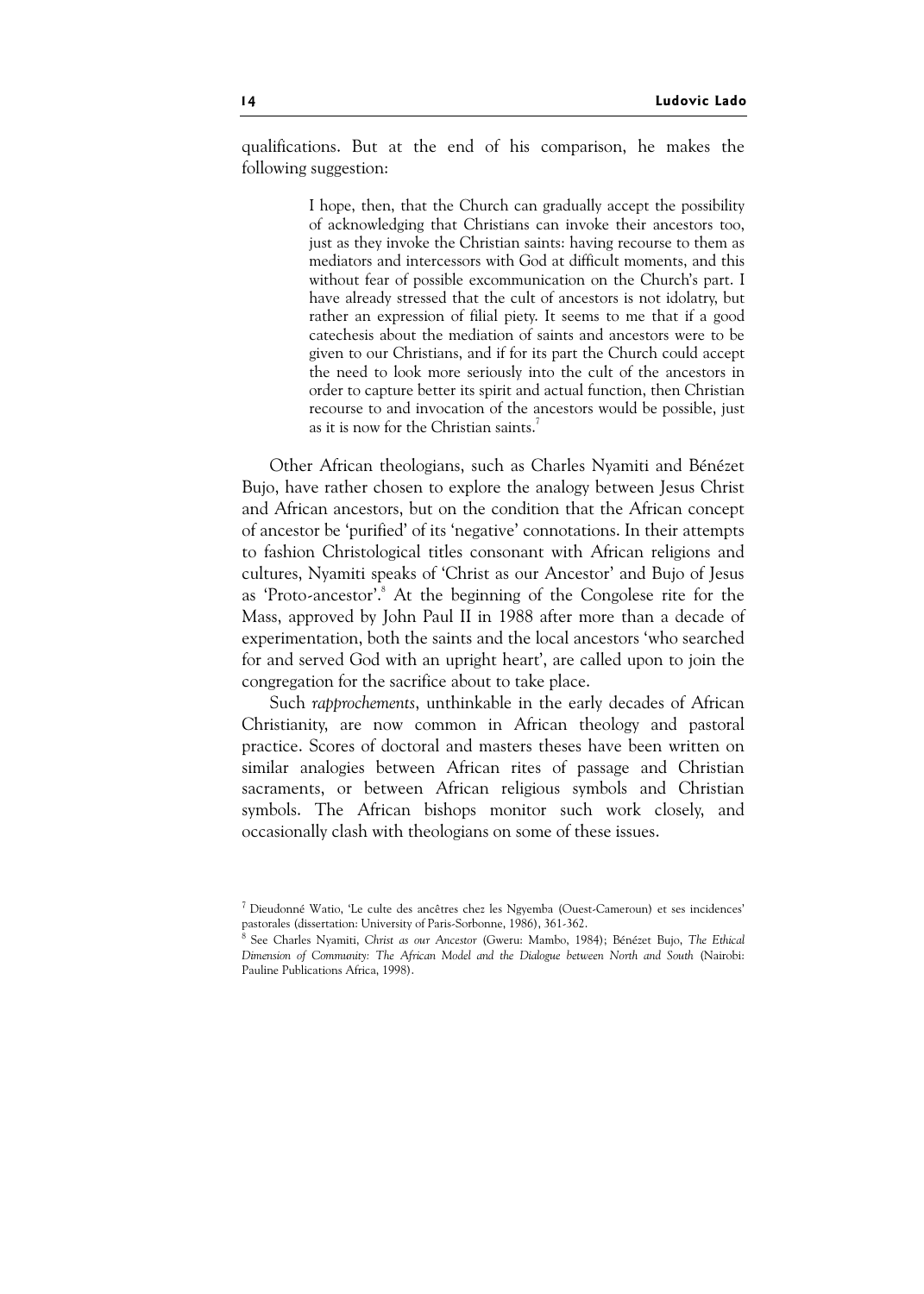

A newly ordained priest presiding at the Eucharist for the first time in Ngyembaland, Cameroon. The horses' tails that he and his assistant are holding are symbols of honour in their indigenous culture, as is the decorated awning behind them.

Nevertheless, what is at stake here is patchwork, and its dominant thrust is assimilationist. The purpose is not to encourage any sort of mutual enrichment between two equal partners, but rather to assimilate into Christian liturgy or doctrine values and symbols thought to be 'authentically' African. There have to be questions about the appropriateness of such a procedure; and it is certainly misleading to call it 'dialogue'. For all this is happening is that Christians are talking about African religions. There is no way for the African religions to talk back.

African religions have neither books nor schools of theologies; they have never fostered speculative thought. They are sets of rituals and beliefs enacted on specific occasions for specific pragmatic interests. They are not religions of a creed inviting assent. This lack of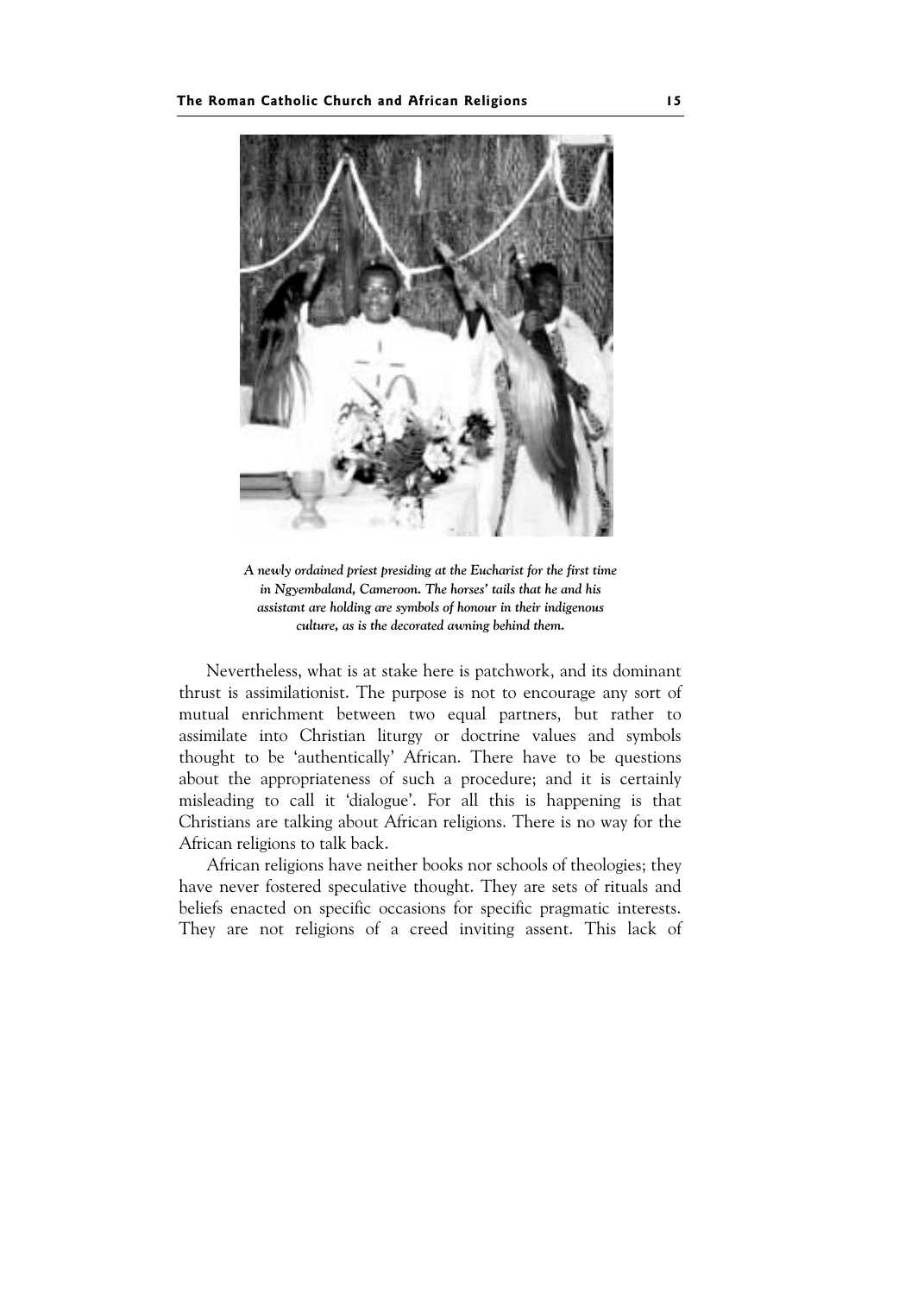speculation in African religions makes it very difficult to envisage a genuine doctrinal dialogue between them and Catholicism.

It is African theologians who are the ones dissecting these rituals and beliefs, and then making theories out of them for the purpose of developing an African Christian theology. The enterprise is surely highly questionable; it amounts to imposing on these religions an intellectualist attitude proper to Christianity. There is some danger that the current fashion for inculturation and assimilation may be masking just another disguised form of cultural violence.

#### The Mute Partner

But perhaps there are other reasons why 'dialogue' is not a realistic term for describing Christianity's engagement with African religions and cultures today. In the current post-colonial context, it is quite difficult to identify who it is with whom Christianity can undertake any dialogue. It is no easy matter to locate African religions today; moreover post-colonial Africans have very complex attitudes towards them.

African religions are certainly not dead. But they have been destabilised, first by colonial forces and more recently by globalisation processes, and are desperately seeking new anchorages. In many places, what remains of them today are mere bits and pieces of beliefs and practices which have somehow survived into the post-colonial context. When African nations first became independent, there was much talk about restoring the 'authenticity' of African cultures disrupted by colonial forces. But the reality was more a matter of the political legitimation of bloody dictators, as violent as the colonial regimes they were replacing. There was little genuine concern about collective identities. It is very difficult to identify the real representatives of African religions, who could indeed act as partners in a dialogue with Christianity. In rural areas they may have remained fairly influential, but in the cities their credibility has been seriously undermined by money-minded charlatans commercialising bits and pieces of rituals in the name of African traditions.

Contemporary young Africans in the cities are largely ignorant about African religions. More attracted to Western styles of life, they tend to associate African traditions with the so-called 'backwardness' of village life. Hence, the kind of interreligious dialogue that one might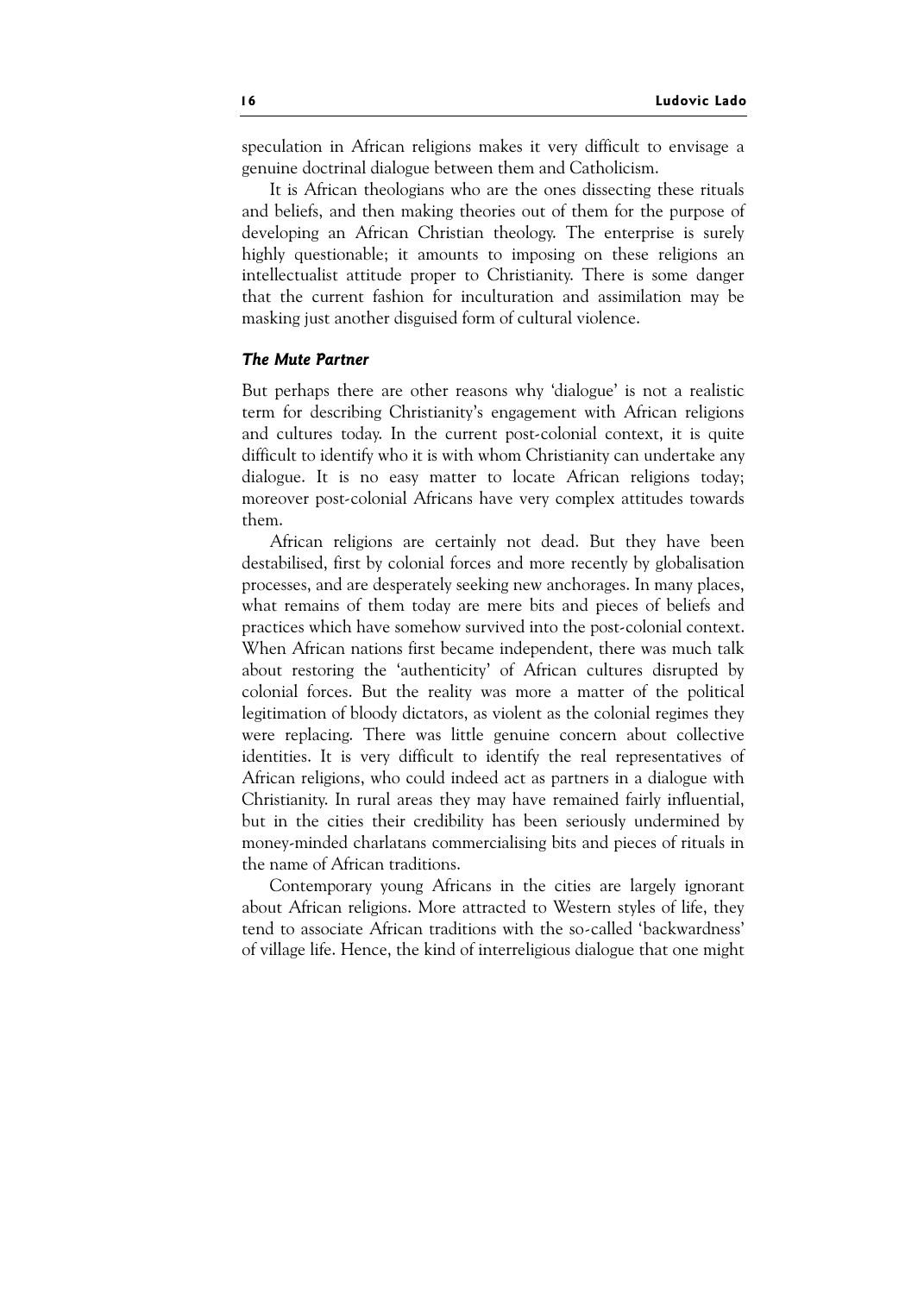hope to undertake with, say, a well-schooled Muslim seems impossible. Yet their parents will often still maintain ritual ties with the village, especially in times of existential uncertainties. In the event of a terrible misfortune, they are not above succumbing to temptation and going to a diviner. And both the older and the younger generations are often uncertain about what is and is not permissible for Christians. African religions exist less as coherent independent realities, and more as collections of practices somehow coexistent with Christianity and Islam.

#### Evangelization, Cultures and Vulnerability

Before its encounter with Islam and Christianity, Africa knew almost nothing of wars of religion, of proselytism or of conversion. There may have been religious interchange, as a result of ethnic groups borrowing beliefs and rituals from one another, but one was automatically initiated into the religion of one's ethnic group. Ethnic groups, and still more families, all shared the same religion.

In post-colonial Africa the situation is different. What remains of African religions now coexists with a variety of forms of Islam and Christianity. African ethnic groups, African families, are often pluralist. It would not be difficult to imagine an African family in which the mother is Catholic, the father adheres to an African religion, one son is a Jehovah's Witness, a daughter a Pentecostal, and another son a Muslim.

The potential for conflict here is obvious. When misfortune strikes, the father may choose to offer a propitiatory sacrifice, while the Catholic mother insists on having a Mass said. Some may indeed see no problem with the combination, as long as the practices work. Many African Christians are in church in the morning and at the diviner's place in the afternoon. There are serious questions here about the depth of people's faith, and about the quality of their personal relationship with Jesus Christ. Why do they still miss their traditional rituals in spite of their Christian belonging?

The standard answer given to this question by African theologians is that the evangelization of Africa was not sufficiently respectful of African religions. It avoided proper interreligious dialogue and therefore failed to reach the hearts of the evangelized. The solution to the problem lies in an ever more vigorous inculturation. By bridging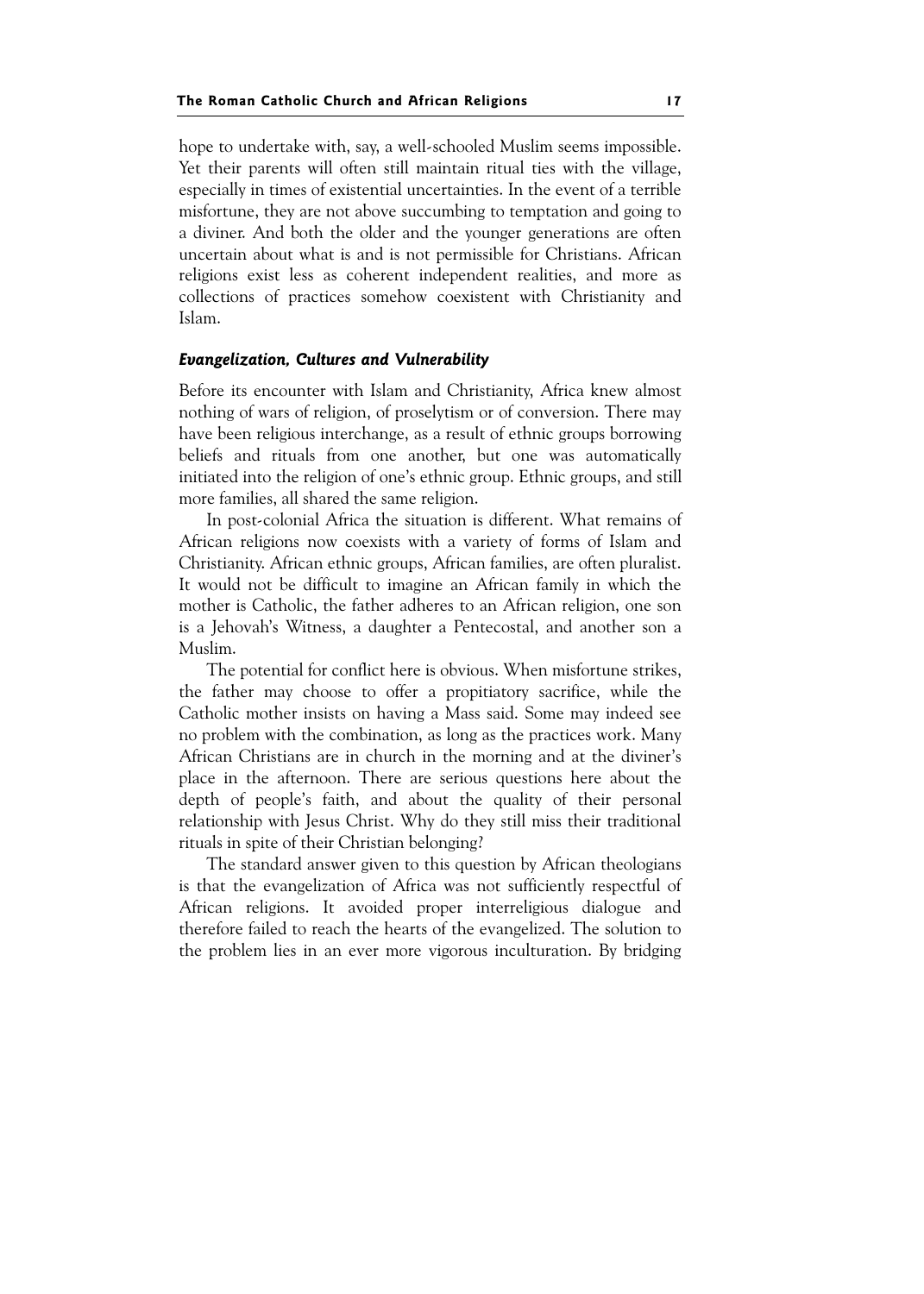the gap between Catholicism and African religious values, this inculturation will progressively unify people's religious experiences. But in my opinion, this explanation is problematic, for several reasons.

#### The Syncretist Reaction

In the first place, the history of religions shows that divided religious loyalty, or a lived religious syncretism, is always a temptation in any context of religious pluralism. If such divided loyalty is indeed a problem, it is unfair to attribute it to the violent missionary policies of the past. Lived syncretism has more to do with people trying out other gods when they feel that Christianity has let them down. It tends to occur in times of crisis. The Old Testament prophets often complained about the unfaithfulness of Israel when the latter flirted with foreign divinities or idols at such times:

> Wine and new wine take away the understanding. My people consult a piece of wood, and their divining rod gives them oracles. For a spirit of whoredom has led them astray, and they have played the whore, forsaking their God. They sacrifice on the tops of the mountains, and make offerings upon the hills, under oak, poplar, and terebinth, because their shade is good. (Hosea 4:11-13)

African Christians go through similar temptations in times of misfortune. It is indeed important to remember that African religions are predominantly pragmatic; they are problem-solving sets of beliefs and rituals which promise immediate returns, whereas the mainstream Christian Churches insist on faith and hope. It is therefore no surprise that charismatic or neo-Pentecostal Churches are having some success in Africa today. This is partly because of their focus on a pragmatic Christianity that promises immediate benefits (healing, success, prosperity, jobs) in a context of dire poverty.<sup>9</sup>

#### Globalisation

A second reason why 'more inculturation' is not a sensible strategy for African Christianity today is that it leaves unaddressed the central reality of contemporary Africans' cultural experience: the experience

<sup>&</sup>lt;sup>9</sup> See Paul Gifford, Ghana's New Christianity: Pentecostalism in a Globalising African Economy (London: Hurst, 2004).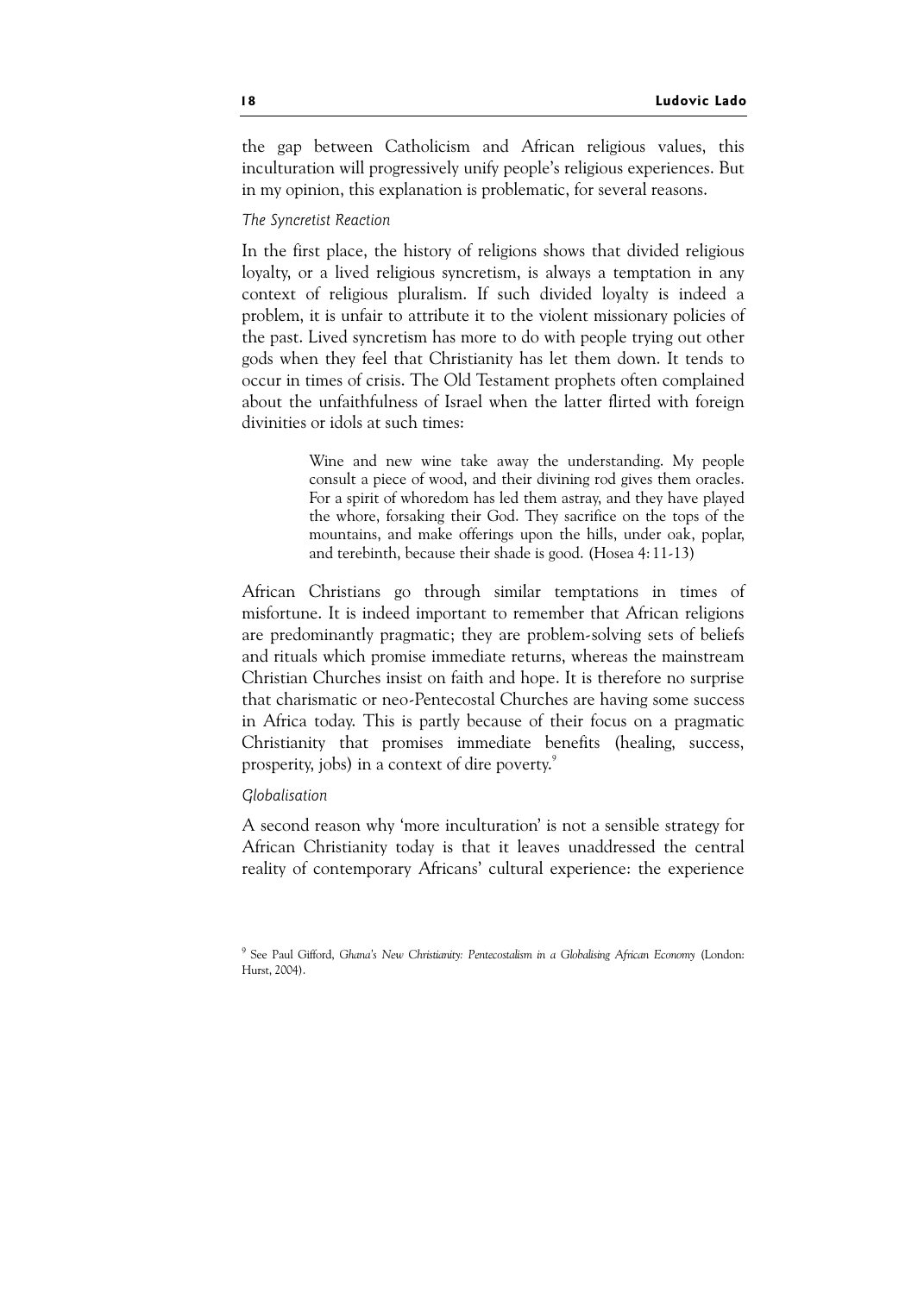

A witch doctor at work in Ghana

of multiculturalism resulting from current processes of globalisation.<sup>10</sup> This is a point on which African Catholicism should learn from the experience of European Catholicism. The centuries of 'inculturation' in Europe have not prevented the advent of a culture that is post-Christian and in many respects secularised. The marriage between a mainstream culture and a religion is not indissoluble.

The deeper and more unsettling point, one with which advocates of 'inculturation' as a pastoral strategy need to come to terms, is the shifting nature of any human culture. Whereas 'history has no end,

<sup>&</sup>lt;sup>10</sup> I have discussed this point further in 'Repenser l'inculturation en Afrique', Études, 404 (2005), 452-462.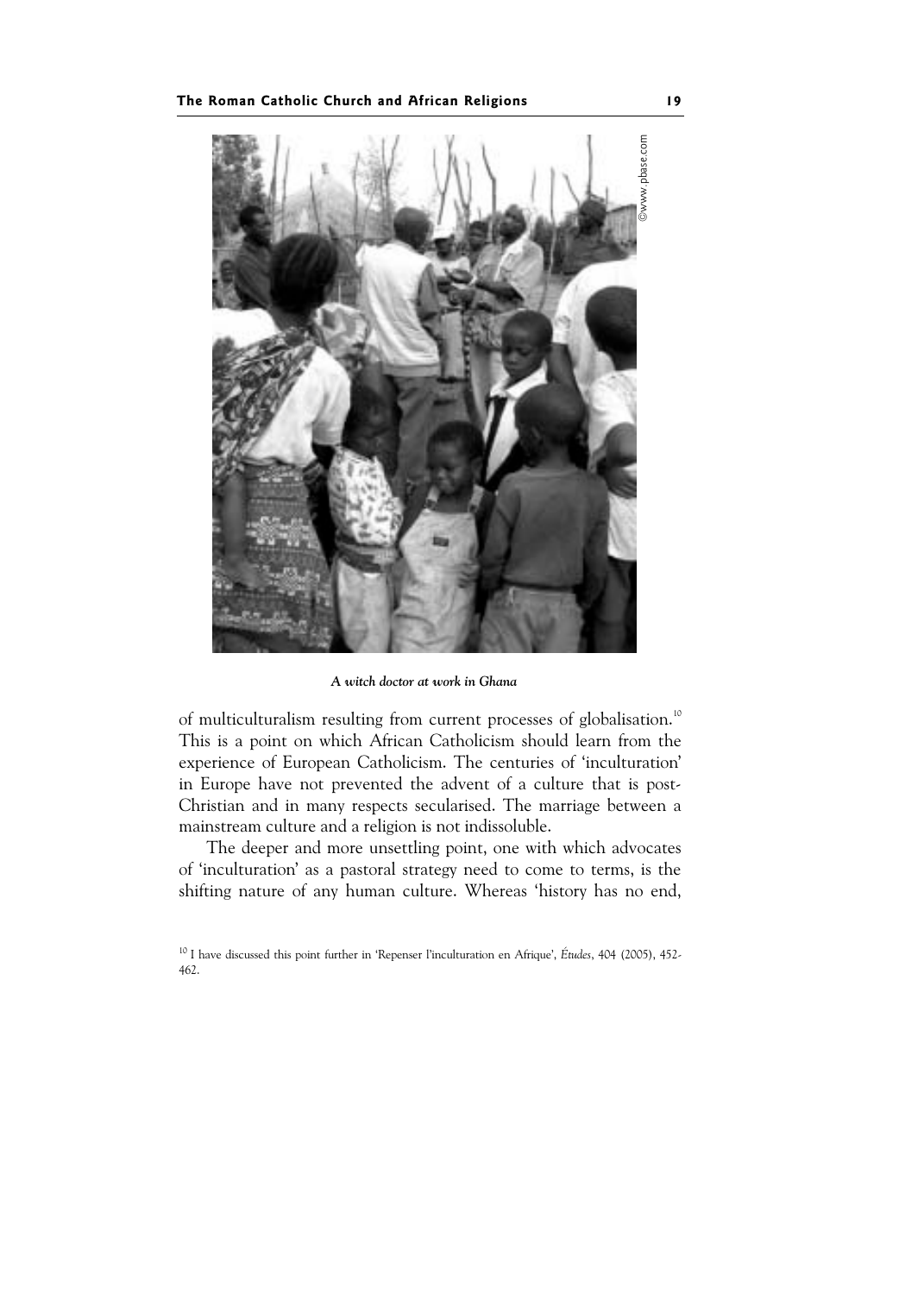and cultural change will always be with  $us'$ ,<sup> $11$ </sup> the gospel message does not change. Inculturation is indeed a difficult attempt to marry culture, which is always in motion, with the message of Christ ('Love God and love your neighbour'), which will never change. Given culture's susceptibility to change, the product of any attempt at inculturation is bound to be an unstable mixture.

#### Evangelization and Conflict

There is nothing new about the fact that Christian mission occurs in a context of religious pluralism. Jesus himself carried out his mission in a context of pluralism and nothing suggests that he was particularly concerned about the existence of other religions. He simply went around preaching the gospel, and loving both Jews and non-Jews; we occasionally find him admiring the faith of the so-called pagans (Luke 7:9; Matthew 15:28). Moreover, there is no indication that the fact of his being culturally Jewish made his message any less difficult for his Jewish audience:

> The Jews then disputed among themselves, saying, 'How can this man give us his flesh to eat? … Many of his disciples turned back and no longer went about with him. (John 6:52,66)

The fact that these people decided not to follow Jesus any more obviously had nothing to do with some cultural gap between the evangelizer and evangelized, for the message of Jesus could not have been better inculturated. The breakdown in communication occurred because Jesus' Jewish audience found what he had to say senseless and unacceptable. Jesus spent his public ministry witnessing to the God's love for humanity. This love reaches out to one's enemies and prays for one's persecutors; it unsettles human selfishness and pride; it is countercultural; it is love nailed on a cross:

> … Jews demand signs and Greeks desire wisdom, but we proclaim Christ crucified, a stumbling-block to Jews and foolishness to Gentiles, but to those who are the called, both Jews and Greeks, Christ the power of God and the wisdom of God. (1 Corinthians 1:22-24)

<sup>&</sup>lt;sup>11</sup> Gerard J. Hughes, 'Matteo Ricci in Post-Christian Europe', The Way, 44/2 (April 2005), 71-82, here 82; the whole article is well worth consulting on issues regarding culture and evangelization.